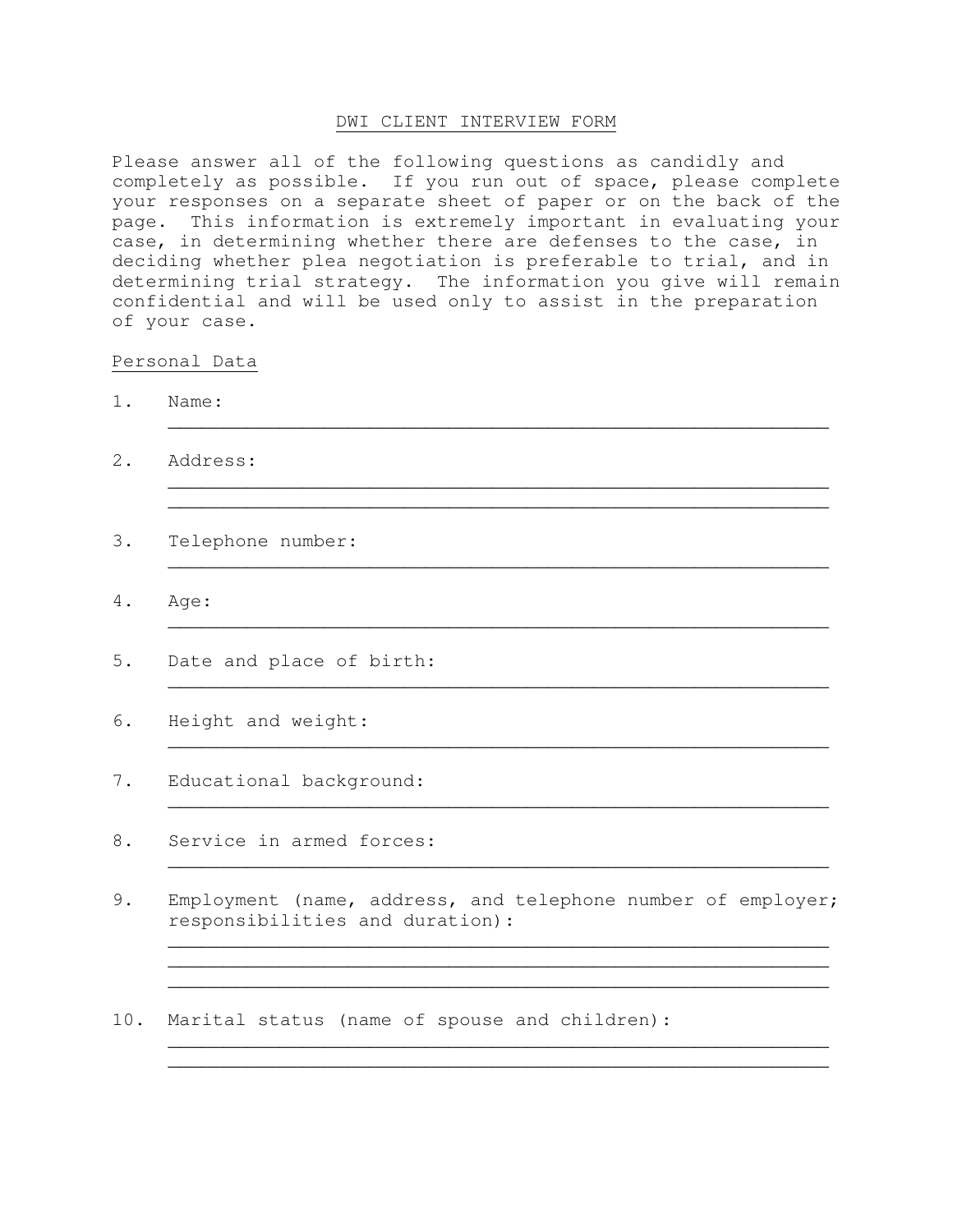### The Arrest

- 11. Date, time, and place of arrest:
- 12. Name and badge number of officer making arrest:
- 13. Name and badge number of officer conducting field sobriety test:

 $\mathcal{L}_\text{max}$  , and the set of the set of the set of the set of the set of the set of the set of the set of the set of the set of the set of the set of the set of the set of the set of the set of the set of the set of the  $\mathcal{L}_\text{max}$  , and the contribution of the contribution of the contribution of the contribution of the contribution of the contribution of the contribution of the contribution of the contribution of the contribution of t

\_\_\_\_\_\_\_\_\_\_\_\_\_\_\_\_\_\_\_\_\_\_\_\_\_\_\_\_\_\_\_\_\_\_\_\_\_\_\_\_\_\_\_\_\_\_\_\_\_\_\_\_\_\_\_\_\_\_\_  $\mathcal{L}_\text{G}$  , and the set of the set of the set of the set of the set of the set of the set of the set of the set of the set of the set of the set of the set of the set of the set of the set of the set of the set of the

 $\overline{\phantom{a}}$  , and the contribution of the contribution of the contribution of the contribution of the contribution of  $\overline{\phantom{a}}$  $\overline{\phantom{a}}$  , and the contract of the contract of the contract of the contract of the contract of the contract of the contract of the contract of the contract of the contract of the contract of the contract of the contrac

14. Name and badge number of officer conducting horizontal gaze nystagmus test(EYE TEST):

 $\overline{\phantom{a}}$  , and the contribution of the contribution of the contribution of the contribution of the contribution of the contribution of the contribution of the contribution of the contribution of the contribution of the  $\overline{\phantom{a}}$  , and the contract of the contract of the contract of the contract of the contract of the contract of the contract of the contract of the contract of the contract of the contract of the contract of the contrac

\_\_\_\_\_\_\_\_\_\_\_\_\_\_\_\_\_\_\_\_\_\_\_\_\_\_\_\_\_\_\_\_\_\_\_\_\_\_\_\_\_\_\_\_\_\_\_\_\_\_\_\_\_\_\_\_\_\_\_  $\overline{\phantom{a}}$  , and the contract of the contract of the contract of the contract of the contract of the contract of the contract of the contract of the contract of the contract of the contract of the contract of the contrac

- 15. Name and badge number of officer conducting chemical test:
- 16. Describe the facts leading up to your arrest, including anything you said to the police officer(s) and everything the police officer(s) said to you. Please supply as much detail as possible:

 $\overline{\phantom{a}}$  , and the contribution of the contribution of the contribution of the contribution of the contribution of  $\overline{\phantom{a}}$  $\overline{\phantom{a}}$  , and the contribution of the contribution of the contribution of the contribution of the contribution of the contribution of the contribution of the contribution of the contribution of the contribution of the  $\overline{\phantom{a}}$  , and the contribution of the contribution of the contribution of the contribution of the contribution of the contribution of the contribution of the contribution of the contribution of the contribution of the  $\overline{\phantom{a}}$  , and the contribution of the contribution of the contribution of the contribution of the contribution of  $\overline{\phantom{a}}$  $\overline{\phantom{a}}$  , and the contribution of the contribution of the contribution of the contribution of the contribution of the contribution of the contribution of the contribution of the contribution of the contribution of the  $\overline{\phantom{a}}$  , and the contribution of the contribution of the contribution of the contribution of the contribution of  $\overline{\phantom{a}}$ 

17. Were any Miranda warnings given to you, such as the right to have an attorney, the right to remain silent, etc., and, if so, what was said to you by the police both before and after the warnings?

 $\overline{\phantom{a}}$  , and the contract of the contract of the contract of the contract of the contract of the contract of the contract of the contract of the contract of the contract of the contract of the contract of the contrac  $\mathcal{L}_\text{max}$  , and the contribution of the contribution of the contribution of the contribution of the contribution of the contribution of the contribution of the contribution of the contribution of the contribution of t  $\overline{\phantom{a}}$  , and the contribution of the contribution of the contribution of the contribution of the contribution of  $\overline{\phantom{a}}$ 

 $\overline{\phantom{a}}$  , and the contract of the contract of the contract of the contract of the contract of the contract of the contract of the contract of the contract of the contract of the contract of the contract of the contrac  $\overline{\phantom{a}}$  , and the contract of the contract of the contract of the contract of the contract of the contract of the contract of the contract of the contract of the contract of the contract of the contract of the contrac

18. To the best of your recollection, when were the warnings given to you?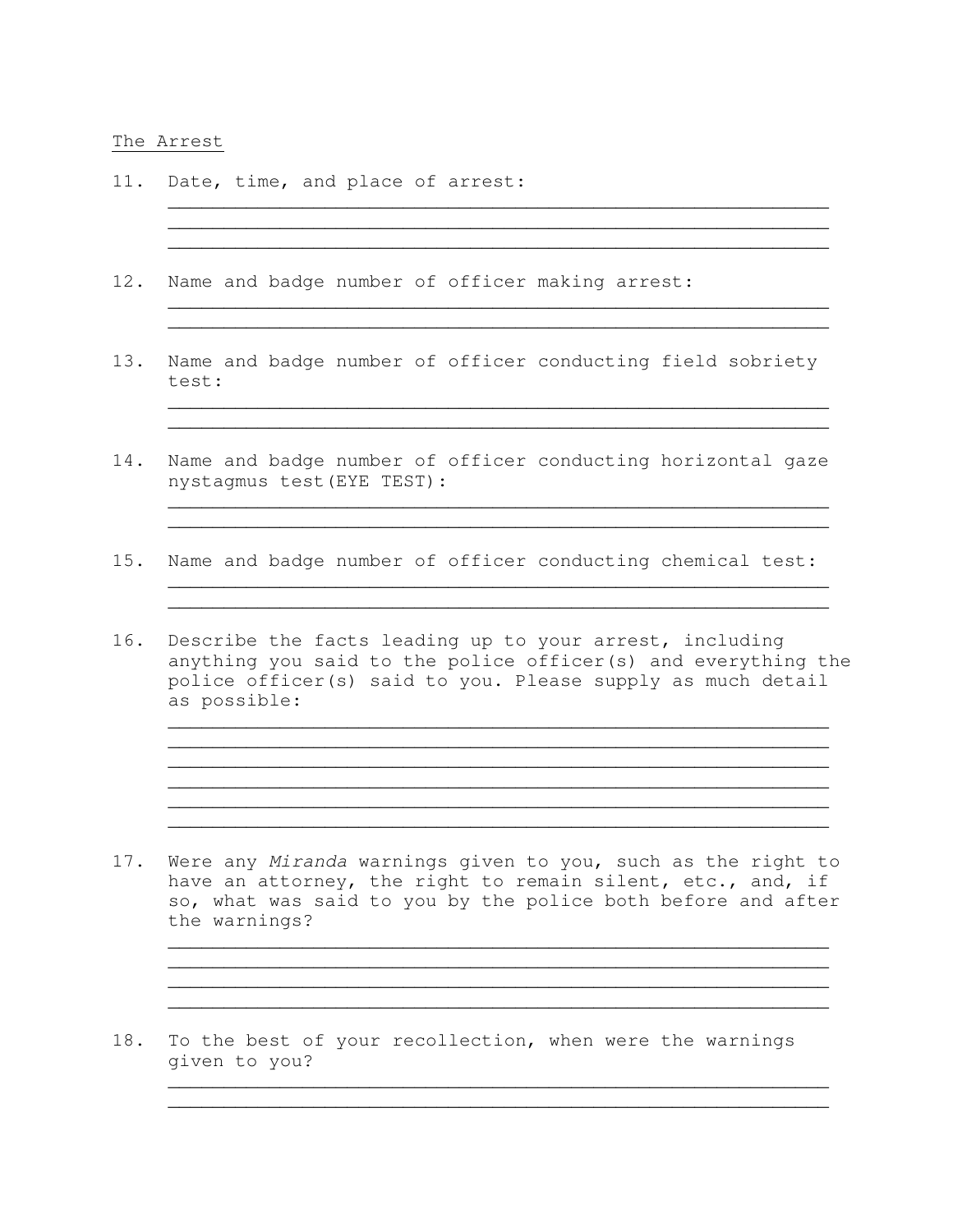19. Did you respond either verbally or otherwise to the warnings given?

 $\overline{\phantom{a}}$  , and the contribution of the contribution of the contribution of the contribution of the contribution of  $\overline{\phantom{a}}$  $\overline{\phantom{a}}$  , and the contribution of the contribution of the contribution of the contribution of the contribution of  $\overline{\phantom{a}}$  $\overline{\phantom{a}}$  , and the contract of the contract of the contract of the contract of the contract of the contract of the contract of the contract of the contract of the contract of the contract of the contract of the contrac  $\overline{\phantom{a}}$  , and the contract of the contract of the contract of the contract of the contract of the contract of the contract of the contract of the contract of the contract of the contract of the contract of the contrac

 $\overline{\phantom{a}}$  , and the contract of the contract of the contract of the contract of the contract of the contract of the contract of the contract of the contract of the contract of the contract of the contract of the contrac  $\overline{\phantom{a}}$  , and the contribution of the contribution of the contribution of the contribution of the contribution of  $\overline{\phantom{a}}$ 

 $\overline{\phantom{a}}$  , and the contribution of the contribution of the contribution of the contribution of the contribution of  $\overline{\phantom{a}}$  $\overline{\phantom{a}}$  , and the contract of the contract of the contract of the contract of the contract of the contract of the contract of the contract of the contract of the contract of the contract of the contract of the contrac \_\_\_\_\_\_\_\_\_\_\_\_\_\_\_\_\_\_\_\_\_\_\_\_\_\_\_\_\_\_\_\_\_\_\_\_\_\_\_\_\_\_\_\_\_\_\_\_\_\_\_\_\_\_\_\_\_\_\_  $\overline{\phantom{a}}$  , and the contribution of the contribution of the contribution of the contribution of the contribution of  $\overline{\phantom{a}}$ 

 $\overline{\phantom{a}}$  , and the contribution of the contribution of the contribution of the contribution of the contribution of  $\overline{\phantom{a}}$ 

 $\overline{\phantom{a}}$  , and the contract of the contract of the contract of the contract of the contract of the contract of the contract of the contract of the contract of the contract of the contract of the contract of the contrac  $\overline{\phantom{a}}$  , and the contract of the contract of the contract of the contract of the contract of the contract of the contract of the contract of the contract of the contract of the contract of the contract of the contrac  $\mathcal{L}_\text{max}$  , and the contribution of the contribution of the contribution of the contribution of the contribution of the contribution of the contribution of the contribution of the contribution of the contribution of t  $\overline{\phantom{a}}$  , and the contribution of the contribution of the contribution of the contribution of the contribution of  $\overline{\phantom{a}}$ 

- 20. Did you give any indication to the officer that you either did not understand your rights or had a question about your rights? If so, what did you say and what were the officer's responses?
- 21. Did you have any conversation with the driver of any other vehicle, any pedestrians, or anyone else other than the police? If so, please relate the substance of those conversations as best as you can recall.  $\frac{1}{2}$  ,  $\frac{1}{2}$  ,  $\frac{1}{2}$  ,  $\frac{1}{2}$  ,  $\frac{1}{2}$  ,  $\frac{1}{2}$  ,  $\frac{1}{2}$  ,  $\frac{1}{2}$  ,  $\frac{1}{2}$  ,  $\frac{1}{2}$  ,  $\frac{1}{2}$  ,  $\frac{1}{2}$  ,  $\frac{1}{2}$  ,  $\frac{1}{2}$  ,  $\frac{1}{2}$  ,  $\frac{1}{2}$  ,  $\frac{1}{2}$  ,  $\frac{1}{2}$  ,  $\frac{1$
- 22. Were you given any field sobriety, or coordination tests (walk-the-line, heel-to-toe, picking up coins, finger-tonose, stand-on-one leg, divided attention, recitation of the alphabet, etc.)? If so, what tests were you given, when and where were they given, and how do you feel you did with respect to each test? If you refused to take any of these tests, was anything told to you by the police concerning any ramifications or consequences of the refusal?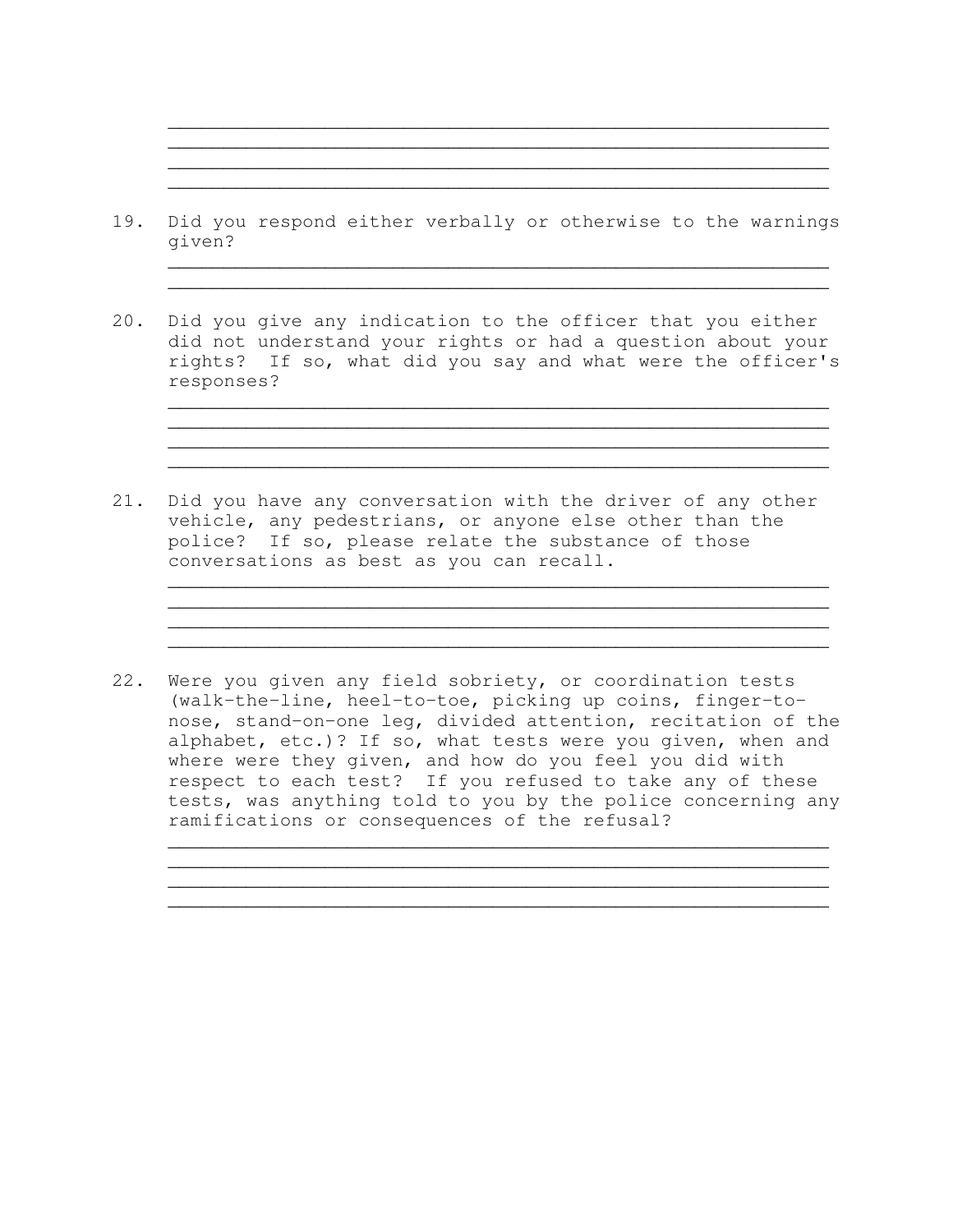23. Were you given a horizontal gaze nystagmus or HGN test? Did the officer ask that you follow a moving object, such as a stick, a pen, a pencil or finger with your eyes? If so, to the best of your recollection, what directions did the officer give you on how to perform the test? If you wear eyeglasses or protective lens were you asked to remove them? If you refused to take the HGN test, was anything told to you by the police concerning any ramifications or consequences of refusal?

 $\overline{\phantom{a}}$  , and the contribution of the contribution of the contribution of the contribution of the contribution of  $\overline{\phantom{a}}$  $\overline{\phantom{a}}$  , and the contribution of the contribution of the contribution of the contribution of the contribution of  $\overline{\phantom{a}}$ 

 $\overline{\phantom{a}}$  , and the contribution of the contribution of the contribution of the contribution of the contribution of  $\overline{\phantom{a}}$  $\overline{\phantom{a}}$  , and the contribution of the contribution of the contribution of the contribution of the contribution of  $\overline{\phantom{a}}$ 

 $\overline{\phantom{a}}$  , and the contribution of the contribution of  $\overline{\phantom{a}}$  $\overline{\phantom{a}}$  , and the contract of the contract of the contract of the contract of the contract of the contract of the contract of the contract of the contract of the contract of the contract of the contract of the contrac

 $\overline{\phantom{a}}$  , and the contract of the contract of the contract of the contract of the contract of the contract of the contract of the contract of the contract of the contract of the contract of the contract of the contrac

 $\overline{\phantom{a}}$  , and the contribution of the contribution of the contribution of the contribution of the contribution of  $\overline{\phantom{a}}$ 

- 24. If you were involved in an accident, were either you or anyone else? If so, give as much detail as possible about the nature and extent of the injuries to everyone involved.
- 25. Did the police in any way search either you or your vehicle? Were you asked to consent to a search? If so, what did you say? What do you recall about the search? What, if anything, did the police find and/or confiscate? Provide as much detail as possible.
- 26. Were you asked to consent or submit to a chemical test (test of your blood, breath or urine)? If so, what was your response? Did you have any questions before making the decision whether to submit to the test(s)? Did you ask any questions of the officer in this regard? Do you recall whether any rights were read to you before submitting/consenting to the test(s)? If you consented or submitted to the test(s), which tests were offered to you (blood, breath or urine), when were they offered, which tests were taken and what were the results of each test?

 $\overline{\phantom{a}}$  , and the contract of the contract of the contract of the contract of the contract of the contract of the contract of the contract of the contract of the contract of the contract of the contract of the contrac \_\_\_\_\_\_\_\_\_\_\_\_\_\_\_\_\_\_\_\_\_\_\_\_\_\_\_\_\_\_\_\_\_\_\_\_\_\_\_\_\_\_\_\_\_\_\_\_\_\_\_\_\_\_\_\_\_\_\_  $\overline{\phantom{a}}$  , and the contribution of the contribution of the contribution of the contribution of the contribution of  $\overline{\phantom{a}}$ 

 $\overline{\phantom{a}}$  , and the contribution of the contribution of the contribution of the contribution of the contribution of  $\overline{\phantom{a}}$  $\overline{\phantom{a}}$  , and the contract of the contract of the contract of the contract of the contract of the contract of the contract of the contract of the contract of the contract of the contract of the contract of the contrac  $\overline{\phantom{a}}$  , and the contract of the contract of the contract of the contract of the contract of the contract of the contract of the contract of the contract of the contract of the contract of the contract of the contrac

27. Where and when did you begin drinking?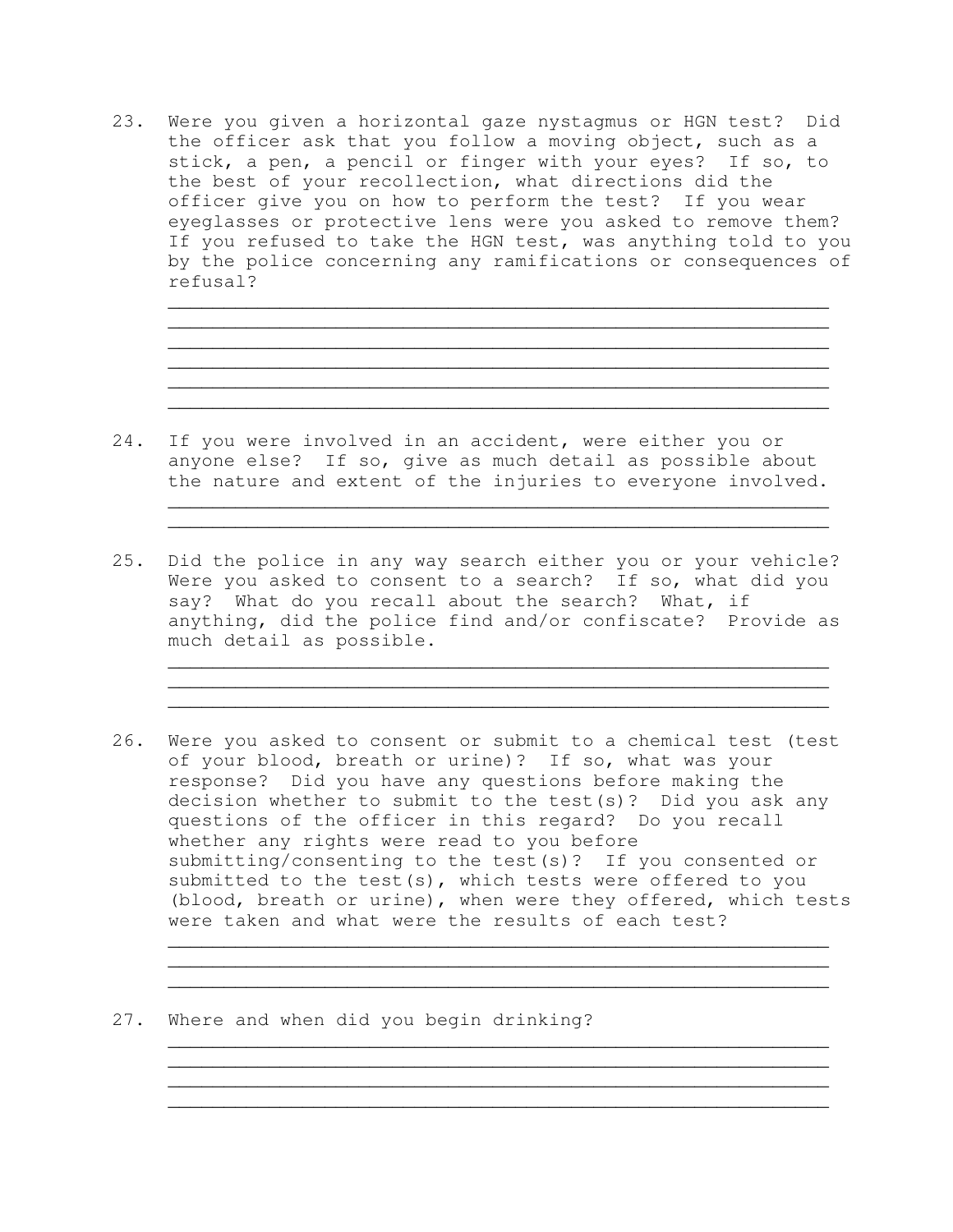28. What kind of beverage(s) were you drinking? How many drinks of each beverage did you have? What was the size of the glass or container from which you drank each beverage? Please provide as much detail as possible.

 $\overline{\phantom{a}}$  , and the contribution of the contribution of the contribution of the contribution of the contribution of  $\overline{\phantom{a}}$ 

 $\overline{\phantom{a}}$  , and the contribution of the contribution of the contribution of the contribution of the contribution of  $\overline{\phantom{a}}$ 

 $\overline{\phantom{a}}$  , and the contribution of the contribution of the contribution of the contribution of the contribution of the contribution of the contribution of the contribution of the contribution of the contribution of the  $\overline{\phantom{a}}$  , and the contract of the contract of the contract of the contract of the contract of the contract of the contract of the contract of the contract of the contract of the contract of the contract of the contrac  $\overline{\phantom{a}}$  , and the contract of the contract of the contract of the contract of the contract of the contract of the contract of the contract of the contract of the contract of the contract of the contract of the contrac

 $\overline{\phantom{a}}$  , and the contribution of the contribution of the contribution of the contribution of the contribution of the contribution of the contribution of the contribution of the contribution of the contribution of the

 $\overline{\phantom{a}}$  , and the contribution of the contribution of the contribution of the contribution of the contribution of  $\overline{\phantom{a}}$  $\overline{\phantom{a}}$  , and the set of the set of the set of the set of the set of the set of the set of the set of the set of the set of the set of the set of the set of the set of the set of the set of the set of the set of the s  $\overline{\phantom{a}}$  , and the contribution of the contribution of the contribution of the contribution of the contribution of the contribution of the contribution of the contribution of the contribution of the contribution of the  $\overline{\phantom{a}}$  , and the contribution of the contribution of the contribution of the contribution of the contribution of the contribution of the contribution of the contribution of the contribution of the contribution of the  $\overline{\phantom{a}}$  , and the contribution of the contribution of the contribution of the contribution of the contribution of  $\overline{\phantom{a}}$ 

- 29. Provide the names and addresses of all persons who were with you while you were drinking or when you were stopped. Do you believe that these persons would be willing to testify on your behalf? What do you believe the witnesses would say about your drinking behavior, the amount of drinks you had, any interaction you had with other patrons, the police, drivers of other vehicles, etc.?  $\overline{\phantom{a}}$  , and the contribution of the contribution of the contribution of the contribution of the contribution of the contribution of the contribution of the contribution of the contribution of the contribution of the
- 30. What were you wearing (clothing, shoes and jewelry) when you were arrested? Were you neatly dressed? Was there anything unusual about the way you were dressed or your appearance? Did your clothing or shoes in any way restrict your movement or make it difficult for you to walk? If so, explain in detail.  $\overline{\phantom{a}}$  , and the contribution of the contribution of the contribution of the contribution of the contribution of the contribution of the contribution of the contribution of the contribution of the contribution of the
- 31. How do you feel the drinks affected your driving ability? Did you consider yourself to be incapable of safely operating a motor vehicle? Please explain in detail.

 $\overline{\phantom{a}}$  , and the contract of the contract of the contract of the contract of the contract of the contract of the contract of the contract of the contract of the contract of the contract of the contract of the contrac

 $\overline{\phantom{a}}$  , and the contribution of the contribution of the contribution of the contribution of the contribution of the contribution of the contribution of the contribution of the contribution of the contribution of the  $\overline{\phantom{a}}$  , and the contribution of the contribution of the contribution of the contribution of the contribution of the contribution of the contribution of the contribution of the contribution of the contribution of the  $\overline{\phantom{a}}$  , and the contract of the contract of the contract of the contract of the contract of the contract of the contract of the contract of the contract of the contract of the contract of the contract of the contrac

32. Did you drink any alcohol after your arrest? If so, what did you drink and what were the reasons?

 $\overline{\phantom{a}}$  , and the contract of the contract of the contract of the contract of the contract of the contract of the contract of the contract of the contract of the contract of the contract of the contract of the contrac  $\overline{\phantom{a}}$  , and the contract of the contract of the contract of the contract of the contract of the contract of the contract of the contract of the contract of the contract of the contract of the contract of the contrac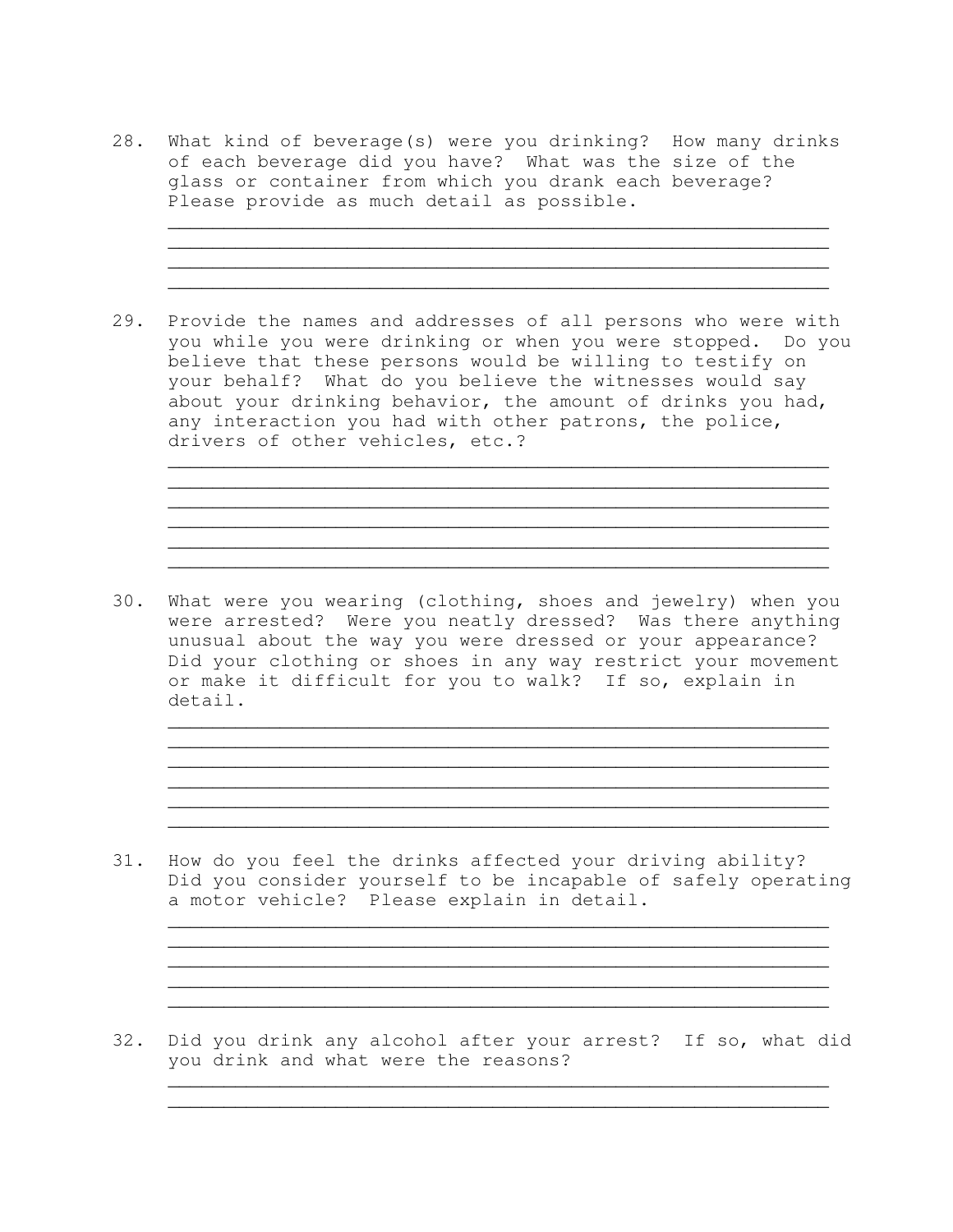

 $\overline{\phantom{a}}$  , and the contribution of the contribution of the contribution of the contribution of the contribution of  $\overline{\phantom{a}}$ 

- 33. Were you photographed, videotaped or audiotaped? If so, were you told anything before being photographed, videotaped or audiotaped? Were you read any rights prior to being photographed, videotaped or audiotaped? Did the officer ask your permission to photograph, videotape or audiotape you? Were you allowed to see the photographs or the completed videotape? Were you allowed to listen to the audiotape? If so, describe to the best of your ability what was contained in the photographs or videotapes, including anything of an unusual nature and what you recall hearing on the audiotape.  $\overline{\phantom{a}}$  , and the contract of the contract of the contract of the contract of the contract of the contract of the contract of the contract of the contract of the contract of the contract of the contract of the contrac
- 34. Was any foreign object in your mouth between the time of the arrest and the time of taking the test? (Gum, lozenge, mint, cough drop, candy, etc.)

 $\mathcal{L}_\text{max}$  , and the contribution of the contribution of  $\mathcal{L}_\text{max}$  $\mathcal{L}_\mathcal{L}$  , and the set of the set of the set of the set of the set of the set of the set of the set of the set of the set of the set of the set of the set of the set of the set of the set of the set of the set of th

 $\overline{\phantom{a}}$  , and the contract of the contract of the contract of the contract of the contract of the contract of the contract of the contract of the contract of the contract of the contract of the contract of the contrac  $\mathcal{L}_\text{max}$  , and the contract of the contract of the contract of the contract of the contract of the contract of

 $\overline{\phantom{a}}$  , and the contribution of the contribution of the contribution of the contribution of the contribution of the contribution of the contribution of the contribution of the contribution of the contribution of the  $\overline{\phantom{a}}$  , and the contribution of the contribution of the contribution of the contribution of the contribution of the contribution of the contribution of the contribution of the contribution of the contribution of the

 $\overline{\phantom{a}}$  , and the contract of the contract of the contract of the contract of the contract of the contract of the contract of the contract of the contract of the contract of the contract of the contract of the contrac  $\overline{\phantom{a}}$  , and the contract of the contract of the contract of the contract of the contract of the contract of the contract of the contract of the contract of the contract of the contract of the contract of the contrac  $\overline{\phantom{a}}$  , and the contribution of the contribution of the contribution of the contribution of the contribution of  $\overline{\phantom{a}}$ 

 $\overline{\phantom{a}}$  , and the contract of the contract of the contract of the contract of the contract of the contract of the contract of the contract of the contract of the contract of the contract of the contract of the contrac  $\mathcal{L}_\mathcal{L}$  , and the contribution of the contribution of the contribution of the contribution of the contribution of the contribution of the contribution of the contribution of the contribution of the contribution of  $\overline{\phantom{a}}$  , and the contribution of the contribution of the contribution of the contribution of the contribution of  $\overline{\phantom{a}}$ 

35. Did you smoke cigarettes at any time between the arrest and to the time of the test?

## Medical Information

- 36. Were you under the care of a doctor at the time of your arrest? If so, for what purposes?
- 37. Were you taking any medication? If so, state the kind of medication, the dosage, the frequency and the purpose. Include nonprescription medication (cough syrups, antihistamines, aspirin or ibuprofen) or any controlled substances (marijuana, cocaine, barbiturates, amphetamines):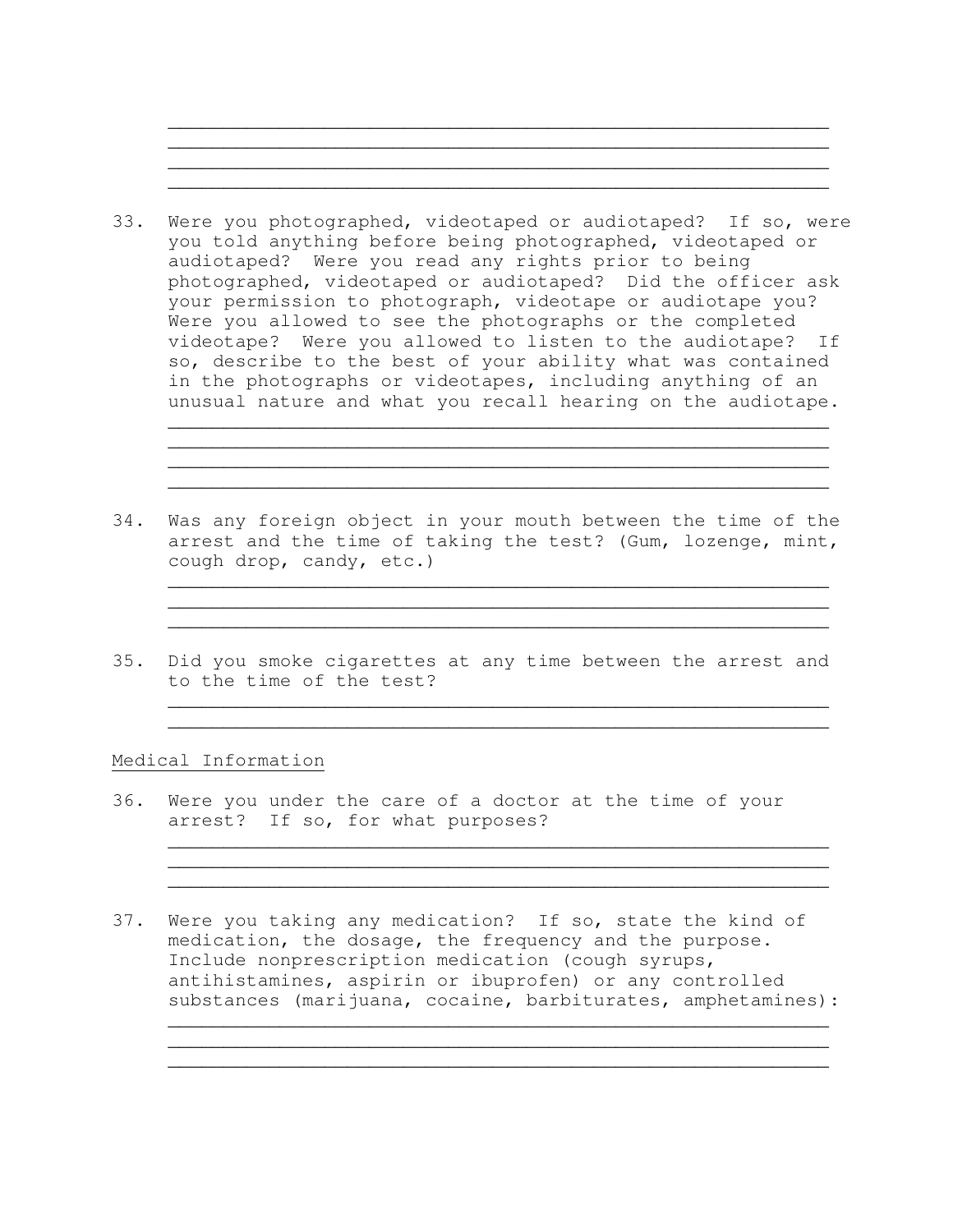38. Do you have any physical difficulties causing you to limp or to have poor balance?

 $\overline{\phantom{a}}$  , and the contract of the contract of the contract of the contract of the contract of the contract of the contract of the contract of the contract of the contract of the contract of the contract of the contrac  $\overline{\phantom{a}}$  , and the contract of the contract of the contract of the contract of the contract of the contract of the contract of the contract of the contract of the contract of the contract of the contract of the contrac

 $\overline{\phantom{a}}$  , and the contribution of the contribution of the contribution of the contribution of the contribution of  $\overline{\phantom{a}}$  $\mathcal{L}_\mathcal{L}$  , and the set of the set of the set of the set of the set of the set of the set of the set of the set of the set of the set of the set of the set of the set of the set of the set of the set of the set of th

 $\overline{\phantom{a}}$  , and the contract of the contract of the contract of the contract of the contract of the contract of the contract of the contract of the contract of the contract of the contract of the contract of the contrac

 $\overline{\phantom{a}}$  , and the contribution of the contribution of the contribution of the contribution of the contribution of  $\overline{\phantom{a}}$  $\overline{\phantom{a}}$  , and the contribution of the contribution of the contribution of the contribution of the contribution of  $\overline{\phantom{a}}$ 

 $\overline{\phantom{a}}$  , and the contribution of the contribution of the contribution of the contribution of the contribution of  $\overline{\phantom{a}}$ 

 $\overline{\phantom{a}}$  , and the contribution of the contribution of the contribution of the contribution of the contribution of  $\overline{\phantom{a}}$ 

 $\overline{\phantom{a}}$  , and the contribution of the contribution of the contribution of the contribution of the contribution of  $\overline{\phantom{a}}$ 

 $\overline{\phantom{a}}$  , and the contribution of the contribution of the contribution of the contribution of the contribution of  $\overline{\phantom{a}}$  $\overline{\phantom{a}}$  , and the contribution of the contribution of the contribution of the contribution of the contribution of  $\overline{\phantom{a}}$ 

 $\mathcal{L}_\text{max}$  , and the contract of the contract of the contract of the contract of the contract of the contract of the contract of the contract of the contract of the contract of the contract of the contract of the contr  $\mathcal{L}_\mathcal{L}$  , and the contribution of the contribution of the contribution of the contribution of the contribution of the contribution of the contribution of the contribution of the contribution of the contribution of

 $\overline{\phantom{a}}$  , and the contribution of the contribution of the contribution of the contribution of the contribution of  $\overline{\phantom{a}}$ 

- 39. Do you have any physical ailment or impediment that causes you to speak or communicate with difficulty? Do you have any physical ailment or impediment that causes you to breathe with difficulty? If so, explain.
- 40. Do you have any dental work, or have you used any denture adhesives which could absorb alcohol leading to a higher breath test result?
- 41. Do you have diabetes or heart diseases?
- 42. Have you ever suffered from any seizure disorder, including epilepsy?
- 43. Have you ever suffered from narcolepsy (sleepiness, drowsiness, etc.)?
- 44. Have you ever taken any anti-convulsant medication? If so, give details.
- 45. Do you recall having an upset stomach when you were arrested?
- 46. Do you recall belching or burping? (This can also affect the breath test.)
- 47. Do you wear eyeglasses or corrective lenses? Were you wearing them on the night of the arrest? Do you have a license restriction requiring eyeglasses or corrective lenses? If you were asked to submit to a field sobriety, coordination or horizontal gaze nystagmus test, were you wearing your corrective lenses?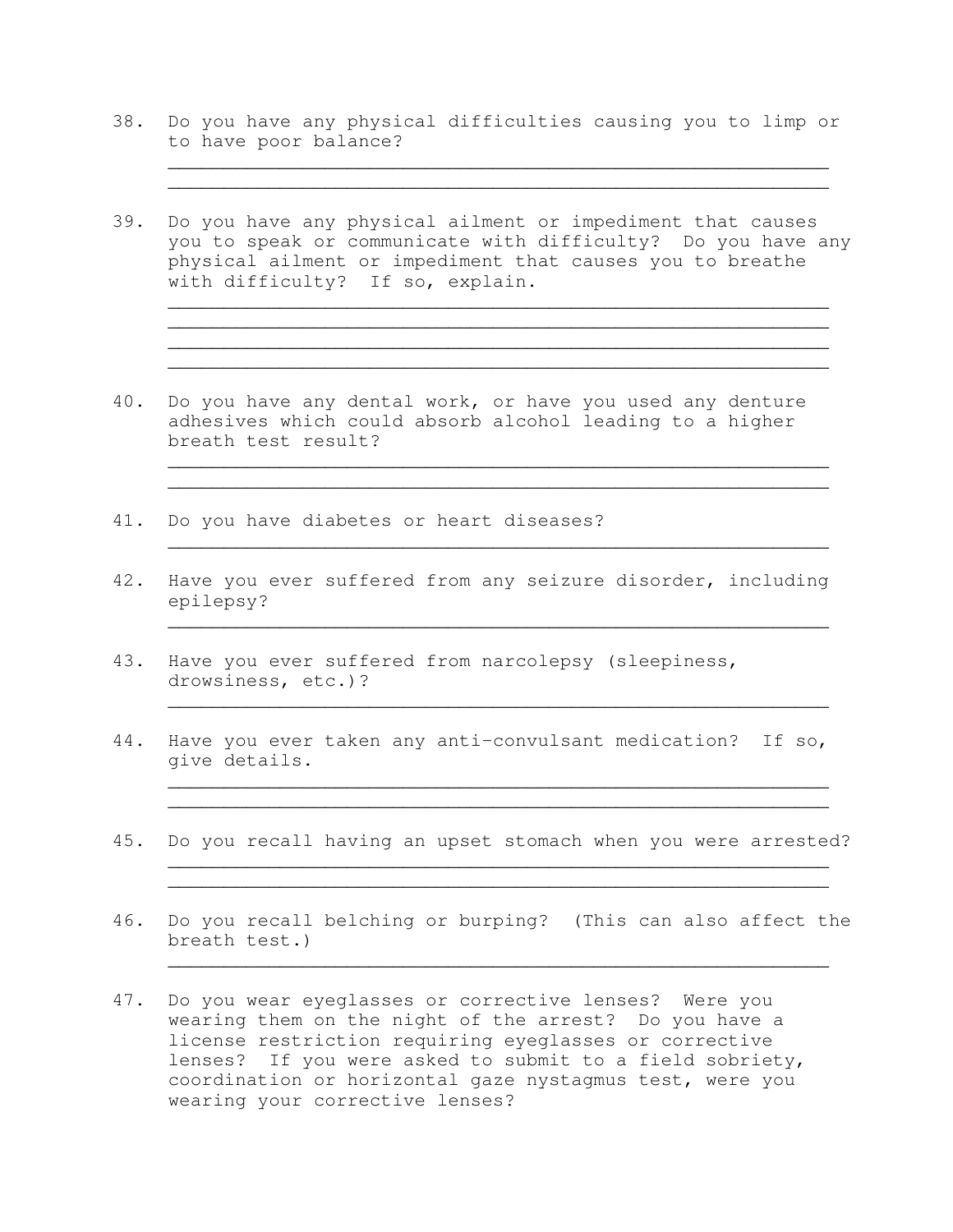# $\overline{\phantom{a}}$  , and the contribution of the contribution of the contribution of the contribution of the contribution of  $\overline{\phantom{a}}$  $\overline{\phantom{a}}$  , and the contract of the contract of the contract of the contract of the contract of the contract of the contract of the contract of the contract of the contract of the contract of the contract of the contrac  $\overline{\phantom{a}}$  , and the contribution of the contribution of the contribution of the contribution of the contribution of  $\overline{\phantom{a}}$

 $\overline{\phantom{a}}$  , and the contribution of the contribution of the contribution of the contribution of the contribution of  $\overline{\phantom{a}}$ 

# Vehicle Information

48. What is the make, year, model, license number, serial number, color, and condition of your automobile? What power equipment (power brakes, power steering, or automatic transmission) does it have? Does it have any mechanical defects? Do you have any trouble steering it?

 $\overline{\phantom{a}}$  , and the contribution of the contribution of the contribution of the contribution of the contribution of  $\overline{\phantom{a}}$  $\overline{\phantom{a}}$  , and the contract of the contract of the contract of the contract of the contract of the contract of the contract of the contract of the contract of the contract of the contract of the contract of the contrac  $\overline{\phantom{a}}$  , and the contract of the contract of the contract of the contract of the contract of the contract of the contract of the contract of the contract of the contract of the contract of the contract of the contrac

 $\overline{\phantom{a}}$  , and the contract of the contract of the contract of the contract of the contract of the contract of the contract of the contract of the contract of the contract of the contract of the contract of the contrac

 $\overline{\phantom{a}}$  , and the contribution of the contribution of the contribution of the contribution of the contribution of  $\overline{\phantom{a}}$ 

 $\overline{\phantom{a}}$  , and the contract of the contract of the contract of the contract of the contract of the contract of the contract of the contract of the contract of the contract of the contract of the contract of the contrac  $\overline{\phantom{a}}$  , and the contribution of the contribution of the contribution of the contribution of the contribution of  $\overline{\phantom{a}}$  $\overline{\phantom{a}}$  , and the contribution of the contribution of the contribution of the contribution of the contribution of  $\overline{\phantom{a}}$ 

 $\overline{\phantom{a}}$  , and the contribution of the contribution of the contribution of the contribution of the contribution of  $\overline{\phantom{a}}$  $\overline{\phantom{a}}$  , and the contribution of the contribution of the contribution of the contribution of the contribution of  $\overline{\phantom{a}}$ 

 $\overline{\phantom{a}}$  , and the contribution of the contribution of the contribution of the contribution of the contribution of  $\overline{\phantom{a}}$ \_\_\_\_\_\_\_\_\_\_\_\_\_\_\_\_\_\_\_\_\_\_\_\_\_\_\_\_\_\_\_\_\_\_\_\_\_\_\_\_\_\_\_\_\_\_\_\_\_\_\_\_\_\_\_\_\_\_\_  $\overline{\phantom{a}}$  , and the contract of the contract of the contract of the contract of the contract of the contract of the contract of the contract of the contract of the contract of the contract of the contract of the contrac

# Road and Weather Conditions

- 49. On what type of street were you driving (width, lanes of travel, pavement type, traffic signs or signals)? What was its condition (smooth, rough, bumpy)?
- 50. What were the traffic conditions (light, moderate, heavy)?
- 51. What were the weather conditions (clear, rainy, snowy, drizzle, wet, dry)?

# Rights Advisement

- 52. Were you advised that you had the right to refuse to submit to the chemical test or tests? Were you told there were any consequences to your refusal? If so, what specifically do you recall being told about the consequences of refusal?
- 53. Were you advised that you could have a physician or other qualified person administer additional chemical tests? Were you advised that you could have a physician or other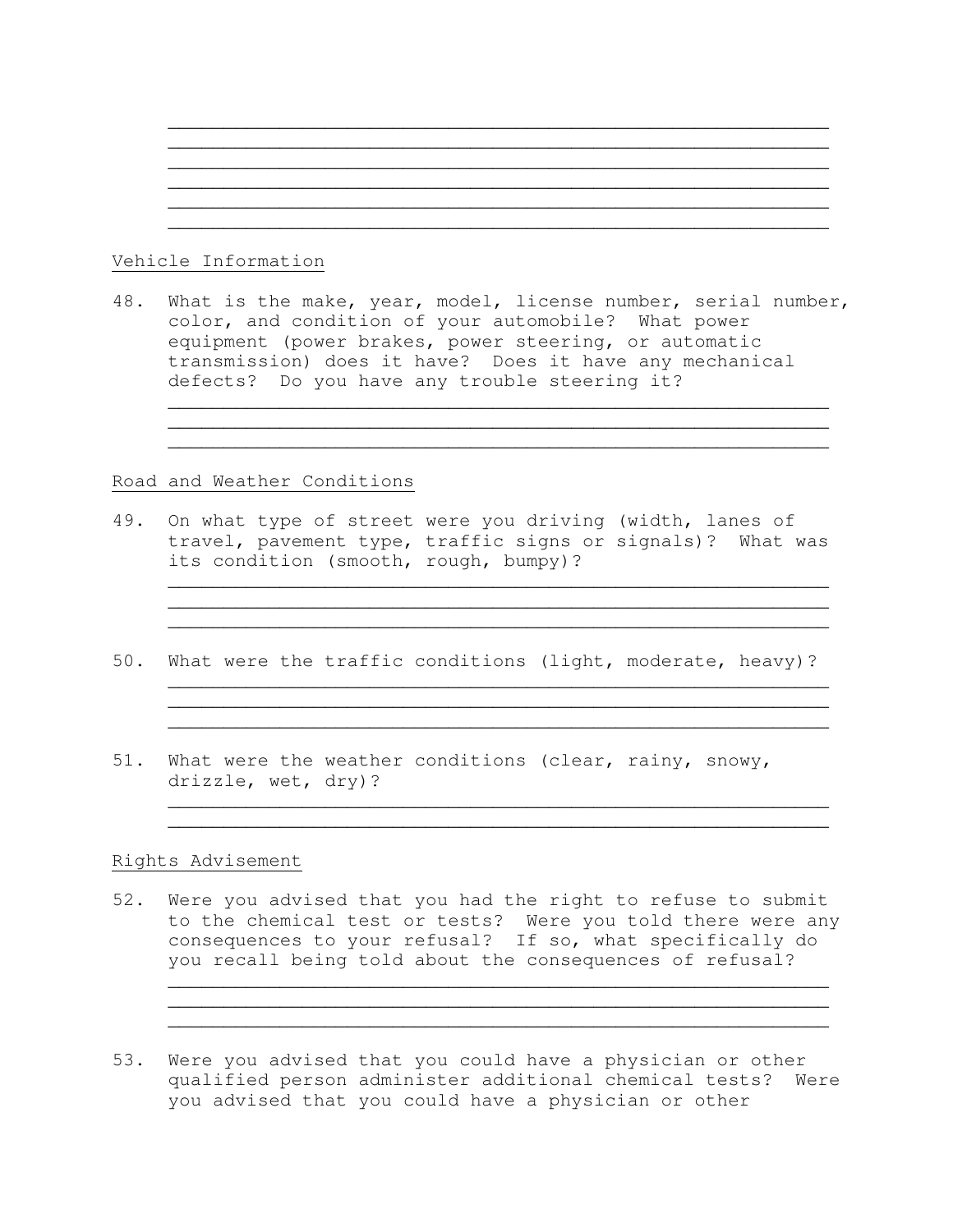qualified person administer a physical examination? If so, what do you recall about those advisements? What, if anything, did you do?

 $\overline{\phantom{a}}$  , and the contract of the contract of the contract of the contract of the contract of the contract of the contract of the contract of the contract of the contract of the contract of the contract of the contrac  $\overline{\phantom{a}}$  , and the contribution of the contribution of the contribution of the contribution of the contribution of  $\overline{\phantom{a}}$ 

 $\overline{\phantom{a}}$  , and the contribution of the contribution of the contribution of the contribution of the contribution of  $\overline{\phantom{a}}$ 

54. Were you advised that you could consult with an attorney prior to submitting to the chemical test or tests? Were you advised that you could have an attorney present while you submitted to questioning, field sobriety tests, or the chemical tests? If so, what do you recall, and what happened? If you were given the opportunity to consult with an attorney, either in person or by phone, were you allowed a private area to discuss the case with him?  $\overline{\phantom{a}}$  , and the contract of the contract of the contract of the contract of the contract of the contract of the contract of the contract of the contract of the contract of the contract of the contract of the contrac

 $\mathcal{L}_\mathcal{L}$  , and the set of the set of the set of the set of the set of the set of the set of the set of the set of the set of the set of the set of the set of the set of the set of the set of the set of the set of th  $\overline{\phantom{a}}$  , and the contribution of the contribution of the contribution of the contribution of the contribution of  $\overline{\phantom{a}}$ 

- 55. Were you given access to a telephone book to contact your physician or an attorney? Were you given the names of any physicians or medical facilities willing to come to the police station and administer additional tests or a physical examination? If so, what happened? Give the names and addresses of any physicians, medical facilities or other persons who administered tests or performed examinations.
- 56. Were you advised that a sample of your blood, breath or urine could be retained for later analysis or retesting? Were you advised that you would have to pay for any retention or analysis? If so, what was told to you and what did you do in response? Did you request a sample of breath, blood or urine? Did you request that an additional test be taken? Provide as much detail as possible.

 $\overline{\phantom{a}}$  , and the contribution of the contribution of the contribution of the contribution of the contribution of  $\overline{\phantom{a}}$ 

 $\overline{\phantom{a}}$  , and the contribution of the contribution of the contribution of the contribution of the contribution of  $\overline{\phantom{a}}$  $\overline{\phantom{a}}$  , and the contribution of the contribution of the contribution of the contribution of the contribution of  $\overline{\phantom{a}}$  $\overline{\phantom{a}}$  , and the contract of the contract of the contract of the contract of the contract of the contract of the contract of the contract of the contract of the contract of the contract of the contract of the contrac  $\overline{\phantom{a}}$  , and the contract of the contract of the contract of the contract of the contract of the contract of the contract of the contract of the contract of the contract of the contract of the contract of the contrac

Prior Record

57. Do you have any prior drunk driving arrests or convictions? If so, when were they and what penalties, if any, were imposed? Were you represented by counsel? Please provide details including the police department that made the arrest, the court where the matter was disposed of or tried, and the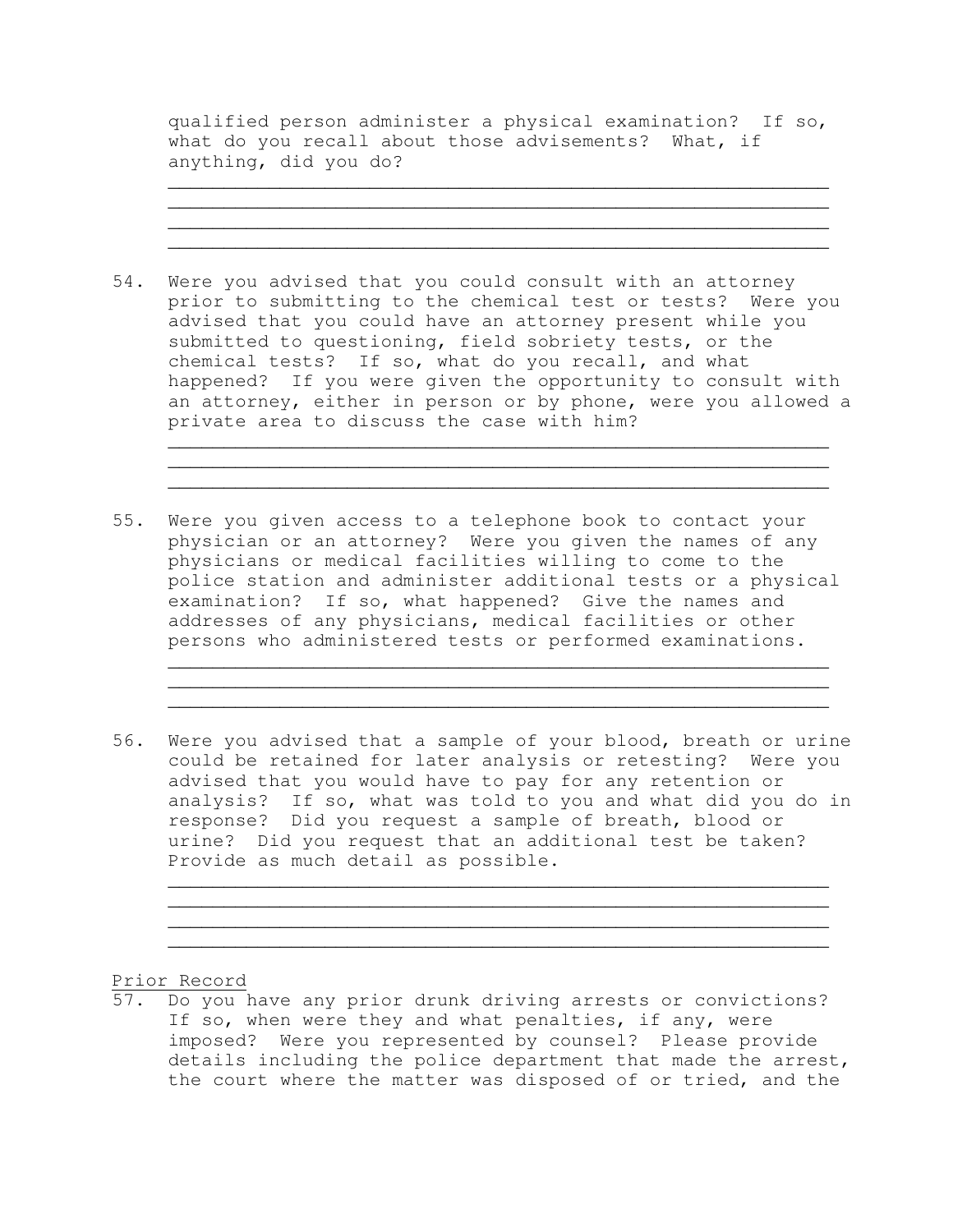name, address and telephone number of any attorney who represented you.

\_\_\_\_\_\_\_\_\_\_\_\_\_\_\_\_\_\_\_\_\_\_\_\_\_\_\_\_\_\_\_\_\_\_\_\_\_\_\_\_\_\_\_\_\_\_\_\_\_\_\_\_\_\_\_\_\_\_\_  $\overline{\phantom{a}}$  , and the contract of the contract of the contract of the contract of the contract of the contract of the contract of the contract of the contract of the contract of the contract of the contract of the contrac  $\overline{\phantom{a}}$  , and the contribution of the contribution of the contribution of the contribution of the contribution of  $\overline{\phantom{a}}$ 

58. Do you have any prior arrests or convictions for any offense? Do you have a criminal record, either misdemeanor or felony? If so, provide the specifics of the charges and dispositions. Were you represented by counsel? Please provide for each offense the name of the police department, the court where the matter was disposed of or tried, and the name, address and telephone number of the attorney who represented you.

 $\overline{\phantom{a}}$  , and the contribution of the contribution of the contribution of the contribution of the contribution of  $\overline{\phantom{a}}$ 

 $\overline{\phantom{a}}$  , and the contract of the contract of the contract of the contract of the contract of the contract of the contract of the contract of the contract of the contract of the contract of the contract of the contrac

 $\overline{\phantom{a}}$  , and the contribution of the contribution of the contribution of the contribution of the contribution of  $\overline{\phantom{a}}$  $\overline{\phantom{a}}$  , and the contribution of the contribution of the contribution of the contribution of the contribution of  $\overline{\phantom{a}}$  $\overline{\phantom{a}}$  , and the contract of the contract of the contract of the contract of the contract of the contract of the contract of the contract of the contract of the contract of the contract of the contract of the contrac

 $\overline{\phantom{a}}$  , and the contribution of the contribution of the contribution of the contribution of the contribution of  $\overline{\phantom{a}}$  $\mathcal{L}_\text{max}$  , and the set of the set of the set of the set of the set of the set of the set of the set of the set of the set of the set of the set of the set of the set of the set of the set of the set of the set of the

- 59. Have you ever been charged with any other administrative or traffic offenses which resulted in a license suspension? If so, provide as much detail as possible on the charging agency, the nature of the charge, the disposition and the administrative court or agency where disposition occurred. Do you have any other administrative or traffic violations currently pending? If so, provide as much detail as possible.
- 60. Are you on probation for any offense? If so, what is the offense, the terms of probation, the name, address and telephone number of your probation officer?

Alcohol Treatment and Counseling

61. Have you ever sought any alcohol, drug or substance abuse counseling? If so, please provide details including the name or names of counselor(s), the name and address of any rehabilitative facility and the dates of counseling or treatment.

 $\overline{\phantom{a}}$  , and the contract of the contract of the contract of the contract of the contract of the contract of the contract of the contract of the contract of the contract of the contract of the contract of the contrac  $\overline{\phantom{a}}$  , and the contract of the contract of the contract of the contract of the contract of the contract of the contract of the contract of the contract of the contract of the contract of the contract of the contrac

 $\overline{\phantom{a}}$  , and the contribution of the contribution of the contribution of the contribution of the contribution of  $\overline{\phantom{a}}$  $\overline{\phantom{a}}$  , and the contract of the contract of the contract of the contract of the contract of the contract of the contract of the contract of the contract of the contract of the contract of the contract of the contrac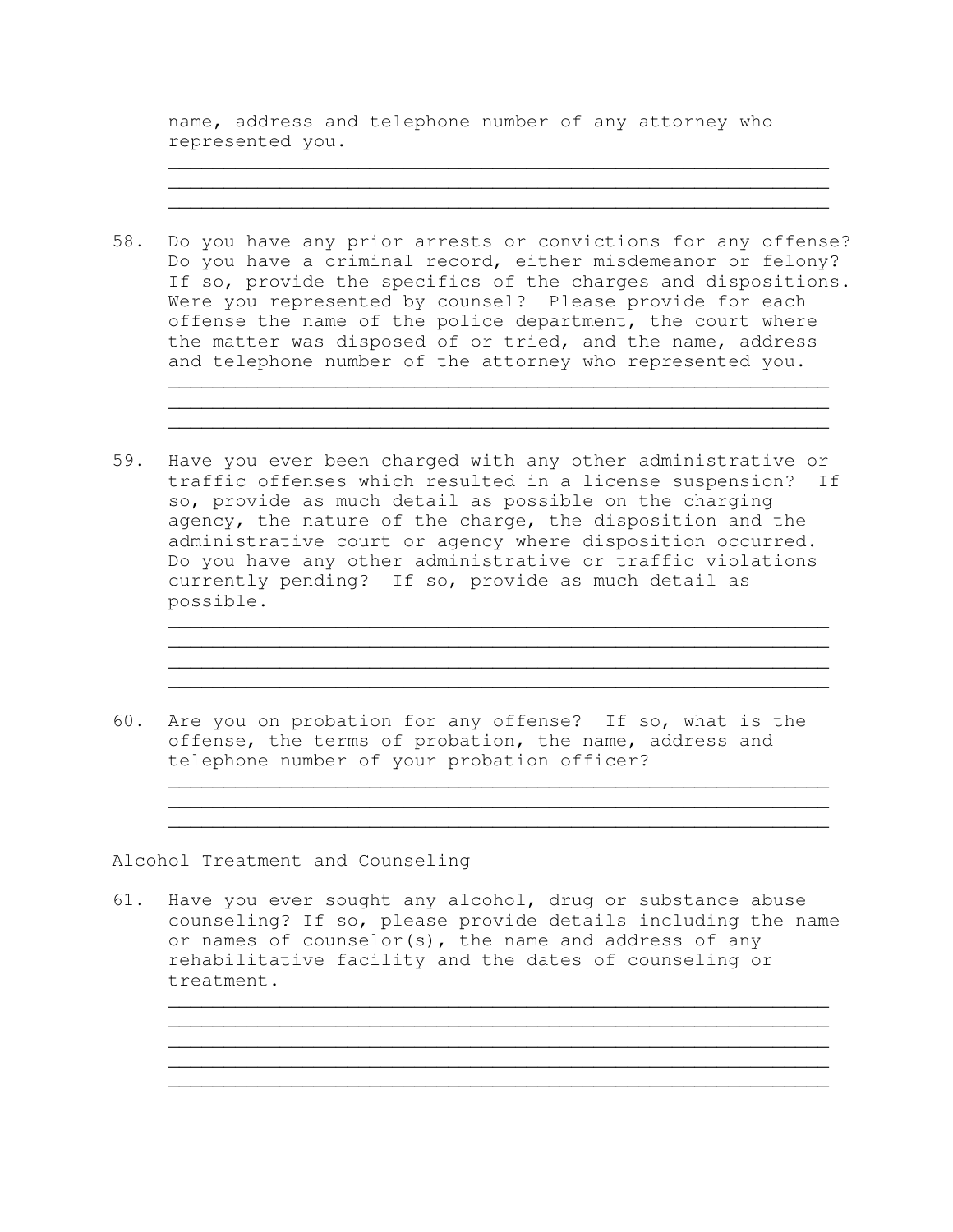62. Have you ever been required by any court or administrative agency to undergo alcohol, drug, substance abuse or psychological screening. If so, please provide details including the name and address of the court or administrative agency, the nature of the screening, the results of any evaluation, and the name and address of any facility that may have records of evaluation.

 $\overline{\phantom{a}}$  , and the contract of the contract of the contract of the contract of the contract of the contract of the contract of the contract of the contract of the contract of the contract of the contract of the contrac  $\overline{\phantom{a}}$  , and the contribution of the contribution of the contribution of the contribution of the contribution of  $\overline{\phantom{a}}$  $\overline{\phantom{a}}$  , and the contribution of the contribution of the contribution of the contribution of the contribution of  $\overline{\phantom{a}}$  $\overline{\phantom{a}}$  , and the contribution of the contribution of the contribution of the contribution of the contribution of  $\overline{\phantom{a}}$  $\overline{\phantom{a}}$  , and the contract of the contract of the contract of the contract of the contract of the contract of the contract of the contract of the contract of the contract of the contract of the contract of the contrac  $\overline{\phantom{a}}$  , and the contract of the contract of the contract of the contract of the contract of the contract of the contract of the contract of the contract of the contract of the contract of the contract of the contrac

63. Do you presently feel or believe that you have a problem with alcohol or drugs or have a chemical dependency? If so, please explain what the problem is and how it affects you, your family and others who may have contact or dealings with you.

 $\overline{\phantom{a}}$  , and the contract of the contract of the contract of the contract of the contract of the contract of the contract of the contract of the contract of the contract of the contract of the contract of the contrac  $\overline{\phantom{a}}$  , and the contract of the contract of the contract of the contract of the contract of the contract of the contract of the contract of the contract of the contract of the contract of the contract of the contrac

 $\overline{\phantom{a}}$  , and the contribution of the contribution of the contribution of the contribution of the contribution of  $\overline{\phantom{a}}$  $\overline{\phantom{a}}$  , and the contract of the contract of the contract of the contract of the contract of the contract of the contract of the contract of the contract of the contract of the contract of the contract of the contrac  $\overline{\phantom{a}}$  , and the contract of the contract of the contract of the contract of the contract of the contract of the contract of the contract of the contract of the contract of the contract of the contract of the contrac

 $\overline{\phantom{a}}$  , and the contract of the contract of the contract of the contract of the contract of the contract of the contract of the contract of the contract of the contract of the contract of the contract of the contrac  $\overline{\phantom{a}}$  , and the contribution of the contribution of the contribution of the contribution of the contribution of  $\overline{\phantom{a}}$  $\overline{\phantom{a}}$  , and the contribution of the contribution of the contribution of the contribution of the contribution of  $\overline{\phantom{a}}$  $\overline{\phantom{a}}$  , and the contribution of the contribution of the contribution of the contribution of the contribution of the contribution of the contribution of the contribution of the contribution of the contribution of the  $\overline{\phantom{a}}$  , and the contract of the contract of the contract of the contract of the contract of the contract of the contract of the contract of the contract of the contract of the contract of the contract of the contrac

 $\overline{\phantom{a}}$  , and the contract of the contract of the contract of the contract of the contract of the contract of the contract of the contract of the contract of the contract of the contract of the contract of the contrac  $\overline{\phantom{a}}$  , and the contract of the contract of the contract of the contract of the contract of the contract of the contract of the contract of the contract of the contract of the contract of the contract of the contrac

 $\overline{\phantom{a}}$  , and the contribution of the contribution of the contribution of the contribution of the contribution of  $\overline{\phantom{a}}$  $\overline{\phantom{a}}$  , and the contract of the contract of the contract of the contract of the contract of the contract of the contract of the contract of the contract of the contract of the contract of the contract of the contrac  $\overline{\phantom{a}}$  , and the contract of the contract of the contract of the contract of the contract of the contract of the contract of the contract of the contract of the contract of the contract of the contract of the contrac

 $\overline{\phantom{a}}$  , and the contract of the contract of the contract of the contract of the contract of the contract of the contract of the contract of the contract of the contract of the contract of the contract of the contrac

- 64. Do you wish to seek any counseling services or treatment with respect to any problem you are having with alcohol or drugs?
- 65. Do you have health insurance that may cover the cost of such treatment or counseling? If so, please provide details.

## Insurance Information

66. Do you presently have automobile insurance? Did you have insurance at the time of your arrest? If so, provide the name of your insurance carrier, your policy number and any contact person (insurance agent or broker).